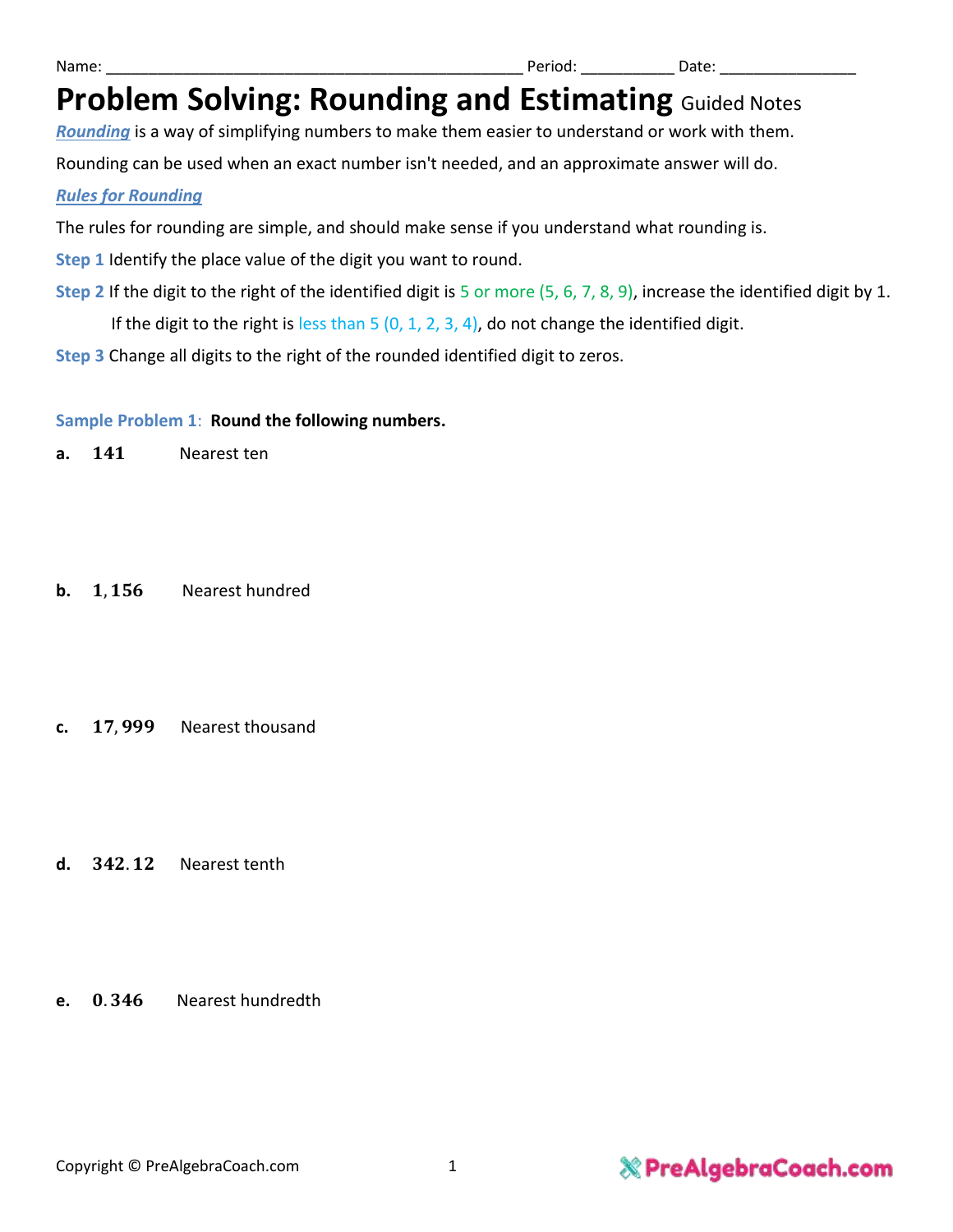*Using the Number Line to Round Numbers*

We can visualize the process of rounding by using a number line.



**Sample Problem 2**: **Round the following numbers. (USE NUMBER LINE)**

**a.** Nearest ten

 $b. 1,235$ Nearest hundred

c. 15.07 Nearest tenth

### *Estimating*

Estimating is another way of making numbers easier to work with when we don't need to know exactly how many; we just need to know about how many. Estimation is finding a number that is close enough to the right answer.

### *Rounding Method*

Rounding is one common method used for estimating. Determine the place value to use for the particular problem you want to estimate. Now that your numbers end in zero, you can easily do mental math to solve the problem, whether that requires adding, subtracting, multiplying or dividing.

## **& PreAlgebraCoach.com**

Name: \_\_\_\_\_\_\_\_\_\_\_\_\_\_\_\_\_\_\_\_\_\_\_\_\_\_\_\_\_\_\_\_\_\_\_\_\_\_\_\_\_\_\_\_\_\_\_\_\_ Period: \_\_\_\_\_\_\_\_\_\_\_ Date: \_\_\_\_\_\_\_\_\_\_\_\_\_\_\_\_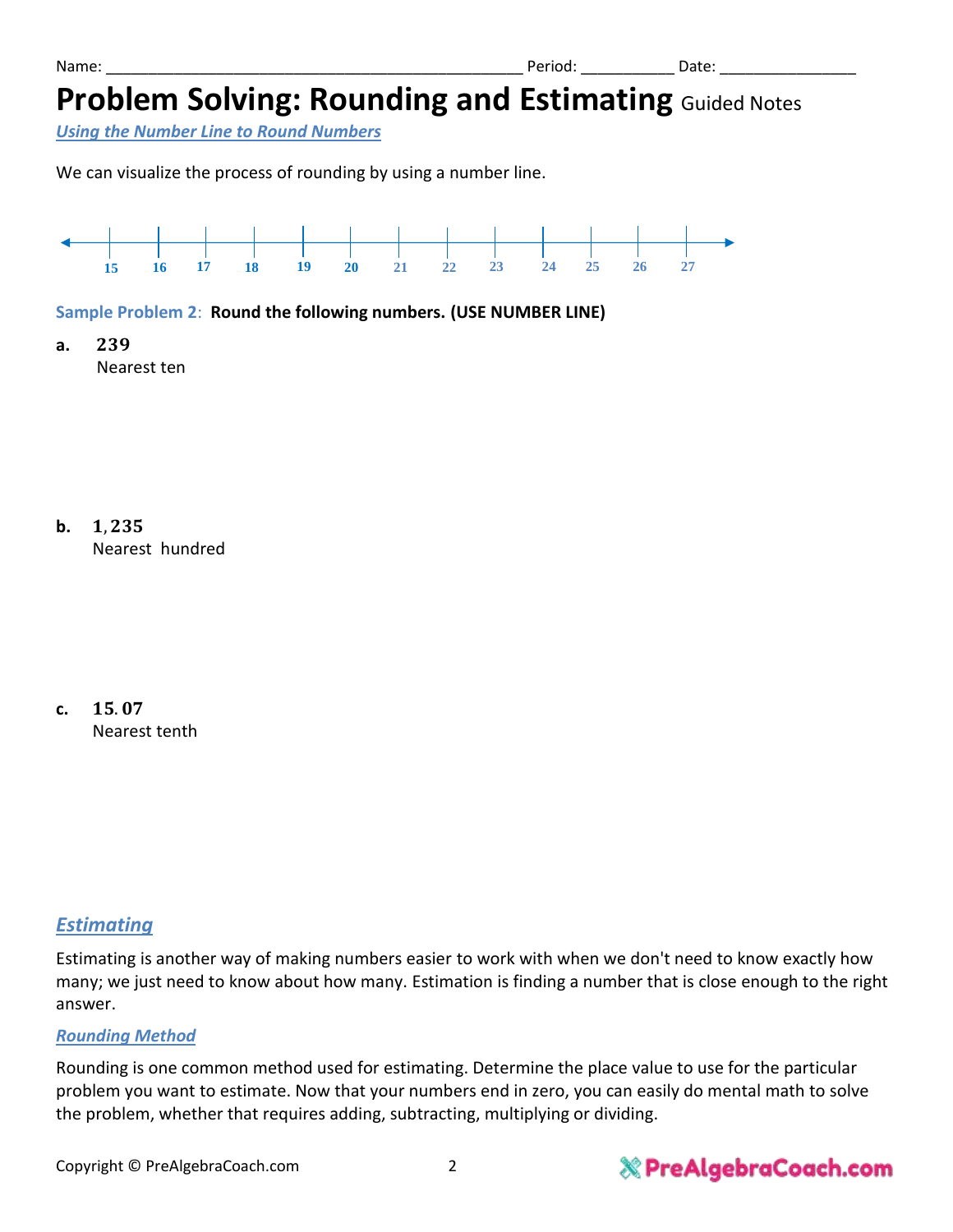**Sample Problem 3**: **Estimate the answer using rounding method.**

a.  $4.345 + 222 =$ 

**b.**  $7.135 - 2.545 =$ 

c.  $35 * 12 =$ 

d.  $1,629 \div 389 =$ 

### *Front End Estimation*

The name comes from the way that you round. Instead of rounding each number to a given place value, we round whatever number is in the front.

With front end estimation, we only round and calculate with numbers in the leftmost place or the very last number on the left. This means that all numbers in other places will be zeros except the number in the leftmost place after the numbers are rounded.